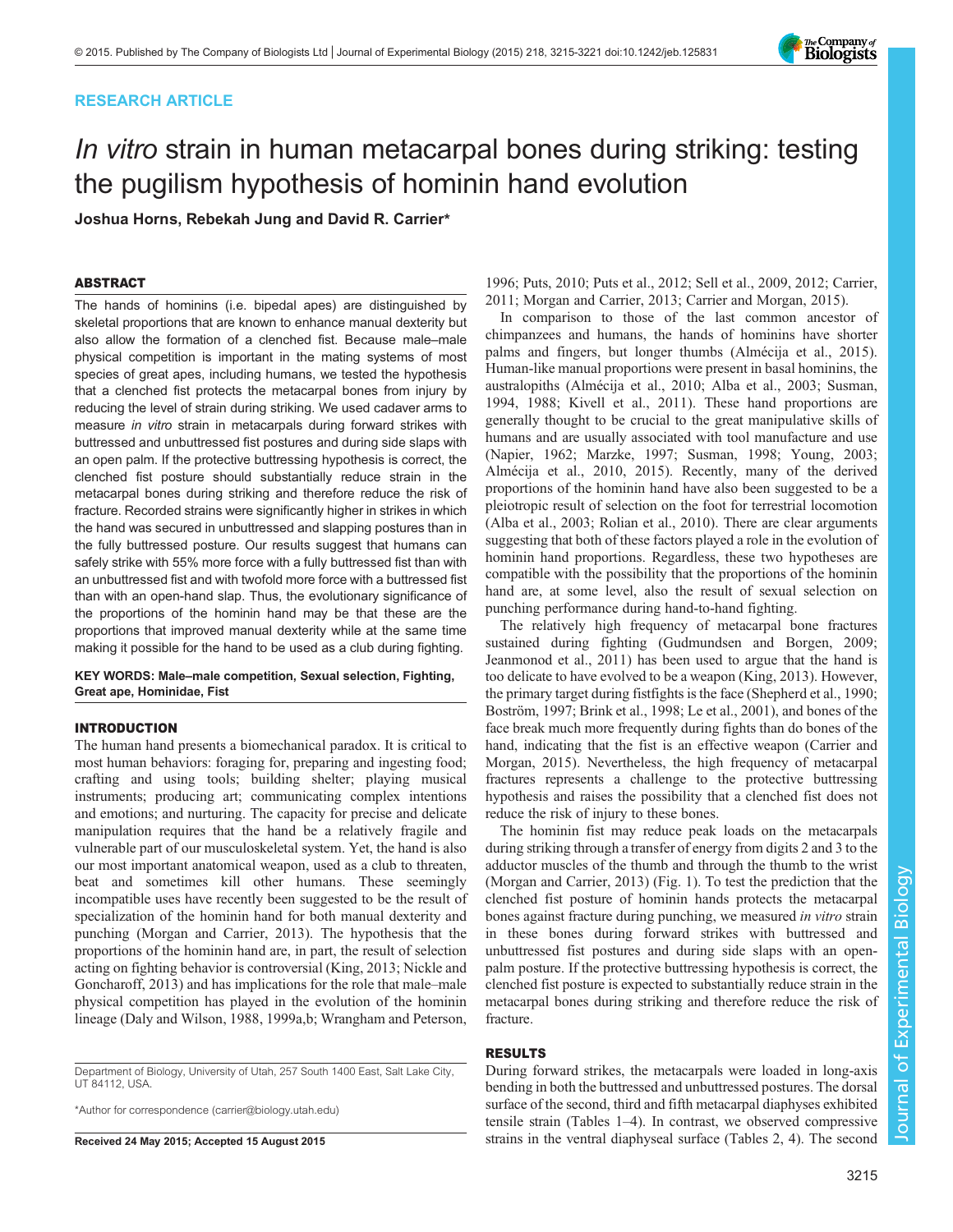<span id="page-1-0"></span>

Fig. 1. Illustration of the hypothesized transfer of energy during a strike from digits 2 and 3 to the adductor muscles of the thumb and through the thumb to the wrist. The gray lines illustrate the posture of the digits before impact and the black lines the posture immediately after impact. During impact, the force (gray arrows) applied to the proximal phalanges of digits 2 and 3 produces flexion at the metacarpo-phalangeal joints. Flexion of these digits transfers force to the thenar eminence abducting the first metacarpal. Through this linkage, we hypothesize that force (black arrow) is transferred through the first metacarpal to the wrist and energy is dissipated as a result of stretching of the adductor and flexor muscles of the thenar eminence and thumb. Reproduced from [Morgan and Carrier, 2013](#page-5-0).

metacarpal specimen (no. 1), which we instrumented with a rosette strain gauge, showed that the orientation of the principle strain on the dorsal diaphysis was closely aligned with the long axis of the bone, varying by only  $3.40\pm6.00$  deg (mean $\pm$ s.d.,  $N=20$ ) from the long axis during both buttressed and unbuttressed forward strikes. During slapping strikes, the dorsal surface of the second metacarpal was loaded in compression (Tables 1, [3](#page-2-0)).

The level of diaphyseal strain was dependent on striking mode. [Fig. 2](#page-3-0) plots an example of peak strain versus peak force for slaps and unbuttressed and buttressed forward strikes. Strain in the dorsal diaphyses was significantly higher in unbuttressed than in buttressed strikes in the seven second metacarpal specimens and in the third and fifth metacarpal specimens (Tables 1–[4](#page-3-0), [Fig. 3\)](#page-3-0). The average striking strain/force ratio recorded on the dorsal diaphysis of the second metacarpal increased by 55.4 $\pm$ 33.2% (N=7, P=0.0023) when the fist posture was switched from buttressed to unbuttressed. Although the sample size was small, strain/force ratios for slapping trials were much greater than ratios for buttressed strikes, with an

average increase in strain relative to that of buttressed forward strikes of  $103.0 \pm 83.3\%$  (N=3).

### **DISCUSSION**

The bone strains recorded in this study were well below those that cause bone to fail. Tensile yield strain of human femur cortical bone, for example, has been reported to average 0.73% ([Bayraktar et al.,](#page-5-0) [2004\)](#page-5-0), whereas the peak strains we imposed on the metacarpals were approximately 0.1%, or 1000 microstrains (μstrains). Nevertheless, if we extrapolate our results to strain levels that do cause bone failure, humans could safely strike on average with 55% more force with a fully buttressed fist than with an unbuttressed fist and with twofold more force with a buttressed fist than with an open-hand slap. Thus, a fully clenched fist does appear to provide significant protection to the metacarpal bones when the hand is used to strike.

A common misconception among anthropologists is that little evidence exists for fighting with fists in human history and prehistory. In actuality, the historical record indicates that the use of fists to strike an opponent was common in many human cultures, including the Chinese Xia dynasty (2100–1600 BCE; [Henning,](#page-5-0) [1997\)](#page-5-0), Mesopotamia (3000–1000 BCE; [Murray, 2010\)](#page-5-0); Thebes, Egypt (1350 BCE; [Murray, 2010\)](#page-5-0), Greece (eighth century BCE; [Powell, 2014\)](#page-5-0), Hausa people of the Sahel region of Africa ([Gems,](#page-5-0) [2014\)](#page-5-0), and the Aymara and Quechua people of the Andes ([Lessa](#page-5-0) [and Mendonça de Souza, 2006\)](#page-5-0). The ethnography literature also contains many examples, from around the world, of males fighting with their fists [\(de CocCola and King, 1955](#page-5-0); [Balikci, 1989](#page-5-0); [Shimkin, 1990](#page-5-0); [Scott and Buckley, 2014;](#page-5-0) [Tausk, 2010;](#page-6-0) [Chagnon,](#page-5-0) [2013;](#page-5-0) [Walker, 1997](#page-6-0); [Draper, 1978](#page-5-0)). Traumatic injuries in prehistoric skeletal samples are a direct source of evidence for testing hypotheses of interpersonal violence ([Walker, 2001\)](#page-6-0). Modern assault injuries resulting from fist strikes show a distinctive distribution of skeletal injuries with high rates of trauma to the face ([Walker, 1997, 2001](#page-6-0); [Carrier and Morgan,](#page-5-0) [2015\)](#page-5-0). Facial skeletal trauma consistent with injury due to fist fighting has been observed in many samples of prehistoric skeletal remains ([Owens, 2007; Cohen et al., 2012; Judd, 2004](#page-5-0); [Jurmain,](#page-5-0) [2001; Jurmain et al., 2009; Andrushko and Torres, 2011](#page-5-0); [Lessa and](#page-5-0) [Mendonça de Souza, 2004](#page-5-0); [Standen and Arriaza, 2000](#page-5-0); [Scott and](#page-5-0) [Buckley, 2014](#page-5-0); [Walker, 1997](#page-6-0); [Webb, 2009](#page-6-0)). Additionally, evidence consistent with facial skeletal trauma due to fist fighting also exists in the fossil record of Australopithecus [\(Dart, 1948](#page-5-0); [Roper, 1969\)](#page-5-0) and early Homo [\(Wu et al., 2011;](#page-6-0) [Pérez et al., 1997; Curnoe and](#page-5-0) [Brink, 2010\)](#page-5-0).

The importance of a clenched fist to human aggression is also reflected in the role that it plays in threat displays. Game theory modeling of aggressive encounters suggests that threat displays

Table 1. Mean ratio of the peak striking strain to peak striking force (µstrain N<sup>−1</sup>) recorded by strain gauges attached to the dorsal diaphysis of the second metacarpal

| Arm | <b>Buttressed</b> |    | Unbuttressed    |    | Slap             |                          | $P$ -value |          |
|-----|-------------------|----|-----------------|----|------------------|--------------------------|------------|----------|
|     | Mean±s.d.         | Ν  | Mean±s.d.       | N  | Mean±s.d.        | Ν                        | B-UB       | $B-S$    |
|     | $3.23 \pm 0.48$   | 10 | $4.99 \pm 0.57$ | 10 |                  |                          | < 0.0001   |          |
| 2   | $2.63 \pm 0.55$   | 11 | $3.69 + 0.82$   | 10 |                  | $\overline{\phantom{a}}$ | 0.00340    |          |
| 3   | $5.12 \pm 0.14$   | 10 | $6.09 \pm 0.46$ | 11 |                  |                          | < 0.0001   |          |
| 4   | $1.14 \pm 0.15$   | 12 | $1.31 \pm 0.05$ | 9  |                  |                          | 0.00177    |          |
| 5   |                   |    | $2.58 \pm 0.38$ | 16 | $-4.14 \pm 1.02$ | 18                       |            |          |
| 6   | $1.32 \pm 0.08$   | 14 | $2.56 \pm 0.61$ | 12 | $-4.49\pm0.91$   | 13                       | < 0.0001   | < 0.0001 |
|     | $3.85 \pm 0.63$   | 16 | $6.46 \pm 1.82$ | 16 | $-5.33 \pm 1.80$ | 14                       | < 0.0001   | 0.0103   |
| 8   | $2.67 \pm 0.68$   | 15 | $5.28 \pm 0.78$ | 17 | $-7.93$          | 19                       | < 0.0001   | < 0.0001 |

B, buttressed; UB, unbuttressed; S, slap.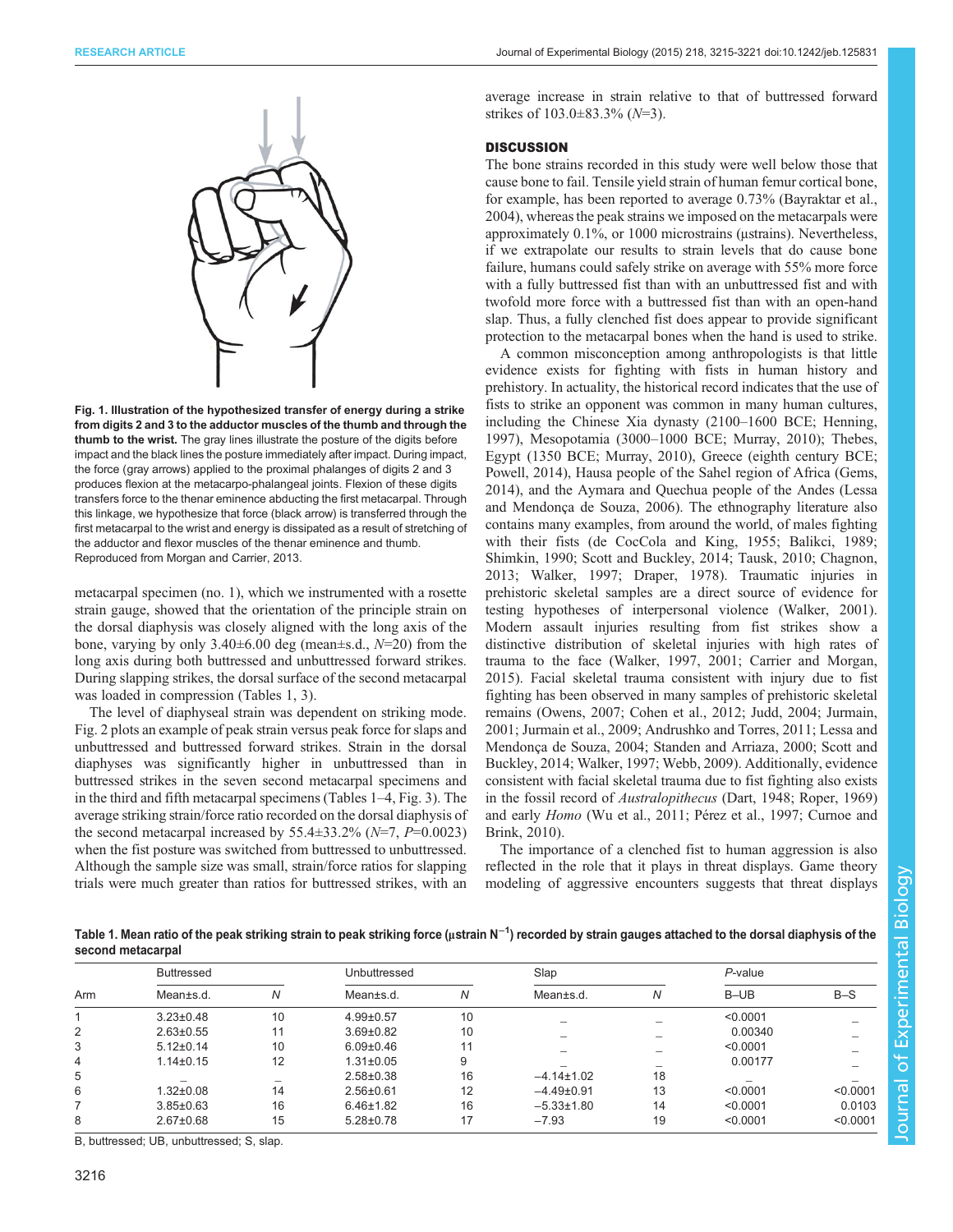<span id="page-2-0"></span>

| Table 2. Mean ratio of the peak striking strain to peak striking force (µstrain N <sup>-1</sup> ) recorded by strain gauges attached to the surface of the ventral |  |
|--------------------------------------------------------------------------------------------------------------------------------------------------------------------|--|
| diaphysis of the second metacarpal and to the dorsal surface of the third and fifth metacarpals                                                                    |  |

| Arm |              | Buttressed       |    | Unbuttressed     |    |          |
|-----|--------------|------------------|----|------------------|----|----------|
|     | Surface/bone | Mean±s.d.        |    | Mean±s.d.        |    | P-value  |
| 3   | MC2, ventral | $-4.52{\pm}0.40$ |    | $-5.52{\pm}0.16$ |    | < 0.0001 |
| 2   | MC5, dorsal  | $2.16 \pm 0.83$  | 14 | $4.21 \pm 1.34$  | 12 | 0.0002   |
|     | MC3, dorsal  | $3.82 \pm 0.17$  |    | $5.69 \pm 1.03$  |    | 0.0006   |

provide an honest indication of one's fighting ability [\(Maynard](#page-5-0) [Smith and Price, 1973; Parker, 1974; Enquist, 1985](#page-5-0); [Szamado,](#page-6-0) [2008](#page-6-0); [Szalai and Szamado, 2009](#page-6-0)). Threat displays provide clues to the weapons used in fighting; these displays are usually the first step in a species' fighting technique that is used to threaten ([Szamado,](#page-6-0) [2008](#page-6-0); [Walther, 1984\)](#page-6-0). Thus, it is noteworthy that a number of researchers have suggested that the formation of a fist in response to stressful stimuli reflects a willingness to use physical force to resolve disputes ([Darwin, 1899; Ekman, 1993; Schubert and Koole, 2009](#page-5-0); [Morris, 1977; Crowner et al., 2005](#page-5-0)). Human infants often use a 'closed hand' to express distress ([Legerstee et al., 1990\)](#page-5-0). When anger is associated with a desire to attack an offender, the facial expression of an open, 'square' mouth with the teeth showing is often associated with clenched fists [\(Ortony and Turner, 1990\)](#page-5-0). These observations are consistent with the suggestion that fighting with fists is an innate human behavior.

Support for the hypothesis that selection on fighting influenced the evolution of human hand proportions is also found in the etymology of the Proto-Indo-European language, the reconstructed common ancestor of the Indo-European languages, which appears to date back to the mid-Neolithic, 6000–4000 BCE ([Gamkrelidze](#page-5-0) [and Ivanov, 1990](#page-5-0); [Mallory, 1989\)](#page-5-0). The English word 'arm', referring to the forelimb of humans, is derived from the Proto-Indo-European 'arəm' which is a cognate of the Proto-Indo-European word for weapon 'armo' ([Partridge, 1958](#page-5-0); [Klein, 1971](#page-5-0); [Watkins, 2000\)](#page-6-0). Thus, weapons, from clubs to nuclear missiles, are commonly referred to as 'arms' or 'armaments'; and preparation for combat involves 'arming' oneself. The English word 'pugnacious' is derived from the Latin 'pugno', meaning 'I fight', which is derived from the Proto-Indo-European 'pugno-', meaning 'fist' [\(Partridge, 1958](#page-5-0); [Klein, 1971;](#page-5-0) [Watkins, 2000\)](#page-6-0). Similarly, 'impugn' is derived from the Latin 'impugno', which is also from the Proto-Indo-European 'pugno-' [\(Partridge, 1958](#page-5-0); [Klein, 1971](#page-5-0); [Watkins, 2000\)](#page-6-0). The observation that the ancient Proto-Indo-Europeans formed a linguistic connection between weapons and the human forelimb, and between aggressive behavior and the human fist suggests that the forelimb and fist played a central role in the aggressive behavior of early Homo sapiens.

Regardless of the extent to which Homo sapiens fight with their fists, it is important to remember that the skeletal proportions that allow a clenched fist were present in basal hominins ([Almécija et al.,](#page-5-0) [2010; Alba et al., 2003](#page-5-0); [Susman, 1994, 1988; Kivell et al., 2011](#page-5-0)). If the hand evolved to be a more effective weapon in early hominins, it is reasonable to expect co-evolution of protective buttressing in the face ([Nickle and Goncharoff, 2013\)](#page-5-0), the primary target when humans fight hand-to-hand. A review of the literature shows that the facial bones that most often fracture when struck by a fist (mandible, zygoma, nasals, bones of the orbit and mastoid) are also the parts of the skull that exhibited the greatest increase in robustness in australopiths (Carrier and Morgan, 2014). These same facial bones also show the greatest levels of sexual dimorphism in the skulls of both australopiths and Homo. One aspect of the human face appears inconsistent with the protective buttressing hypothesis – the vulnerable protuberant nose. This inconsistency may be related to the suggestion that the nose of *Homo* evolved as an amplifier signal of individual quality [\(Mikalsen et al., 2014](#page-5-0)). Nevertheless, the derived facial features of early hominins, the australopiths, appear to be fully consistent with the evolution of protective buttressing of the facial skeleton for fighting with fists.

Relative to other mammals, primates are recognized as being specialized for manual dexterity. Of significance to this study is the recent finding that the last common ancestor of chimpanzees and humans appears to have had a high thumb-to-digit length ratio more similar to that of humans than chimpanzees [\(Almécija et al., 2015\)](#page-5-0). (However, see analyses presented in supplementary material figs S7 and S8 of [Almécija et al., 2015](#page-5-0) that suggest hominins and chimps are more equally divergent from the last common ancestor.) A high thumb-to-digit ratio is required for the pad-to-pad precision grip of humans ([Napier, 1962; Marzke, 1997](#page-5-0)) and was acquired convergently in hominins with two other highly dexterous anthropoids, Cebus and Theripithecus [\(Almécija et al., 2015\)](#page-5-0). Although the thumb-to-digit ratios of Cebus and Theripithecus are more or less identical to those of hominins, the length proportions of the skeletal elements in the digital rays differ from those of humans in ways that may not be fully compatible with phalangeal–palmar buttressing of the fist [\(Morgan and Carrier, 2013\)](#page-5-0). Compared with hominins, Theropithecus has relatively long metacarpals and short

Table 3. Slopes and correlation coefficients of least-squared regressions of peak strain (μstrain) versus peak force (N) recorded during forward strikes from strain gauges attached to the dorsal diaphysis of the second metacarpal bone

| Arm | <b>Buttressed</b> |       | Unbuttressed |       |       | Slap |         |       | $P$ -value |          |          |
|-----|-------------------|-------|--------------|-------|-------|------|---------|-------|------------|----------|----------|
|     | Slope             | $R^2$ | N            | Slope | $R^2$ | N    | Slope   | $R^2$ | Ν          | $B-UB$   | $B-S$    |
|     | 2.38              | 0.82  | 10           | 3.85  | 0.97  | 10   |         |       |            | 0.0047   |          |
| 2   | 2.01              | 1.00  | 11           | 2.79  | 1.00  | 10   |         |       |            |          |          |
| 3   | 4.89              | 1.00  | 10           | 6.91  | 0.99  | 11   |         |       |            | < 0.0001 |          |
| 4   | 0.89              | 0.97  | 12           | 1.36  | 0.99  | 9    |         |       | -          | < 0.0001 |          |
| 5   | -                 | -     |              | 1.79  | 0.92  | 16   | $-2.36$ | 0.59  | 18         | -        | 0.278    |
| 6   | 1.40              | 0.99  | 14           | 3.04  | 0.97  | 12   | $-4.82$ | 0.80  | 13         | < 0.0001 | < 0.0001 |
|     | 2.91              | 0.93  | 16           | 4.19  | 0.99  | 16   | $-2.54$ | 0.89  | 14         | < 0.0001 | 0.334    |
| 8   | .55               | 0.97  | 15           | 4.05  | 0.96  | 17   | $-3.84$ | 0.78  | 19         | $\Omega$ | < 0.0001 |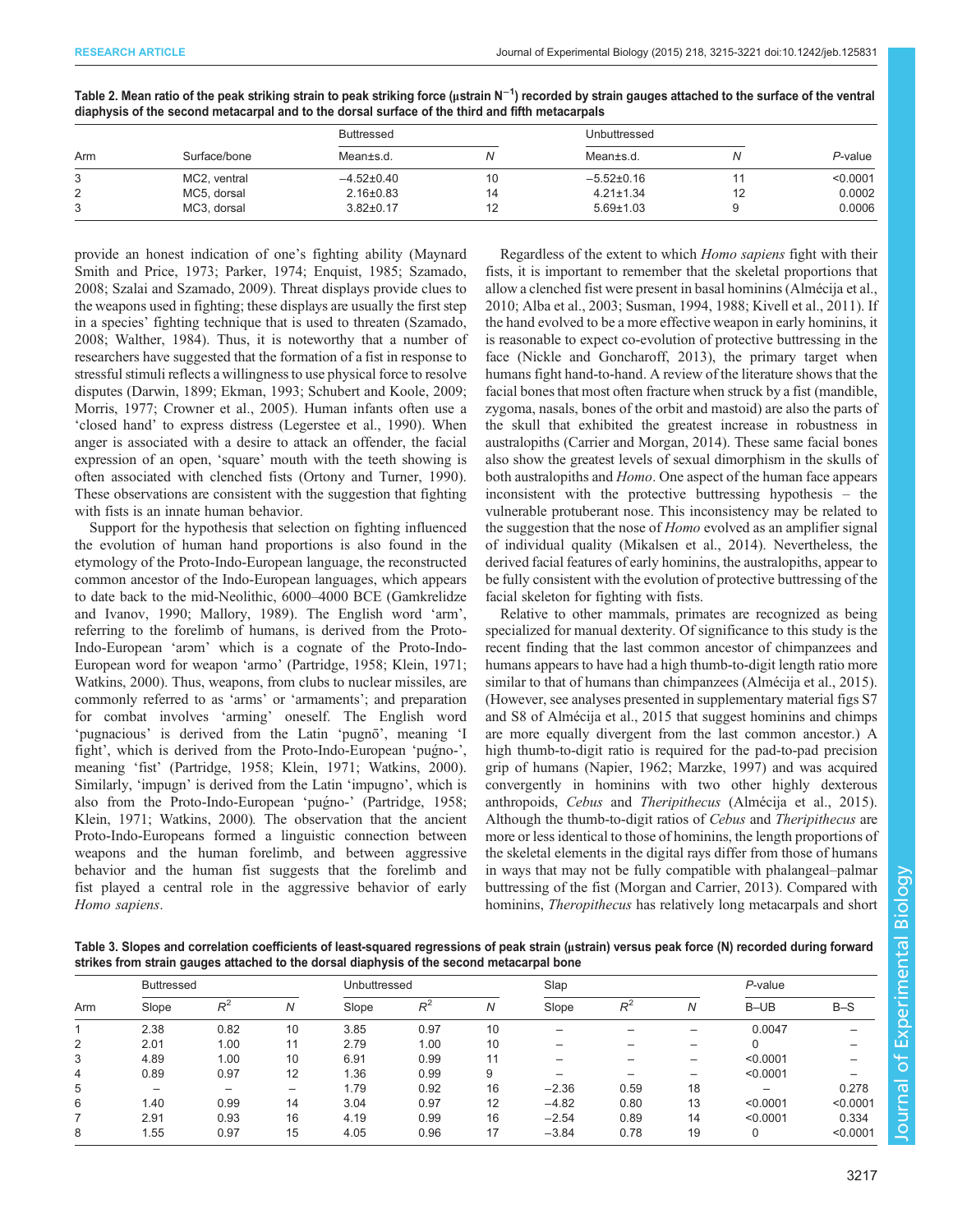<span id="page-3-0"></span>

| Table 4. Slopes and correlation coefficients of least-squared regressions of peak strain (ustrain) versus peak force (N) recorded during forward     |
|------------------------------------------------------------------------------------------------------------------------------------------------------|
| strikes from strain gages attached to the ventral diaphysis of the second metacarpal bone and the dorsal diaphysis of the third and fifth metacarpal |
| bone                                                                                                                                                 |

| Arm |              | <b>Buttressed</b> |                |    | Unbuttressed |       |    |            |
|-----|--------------|-------------------|----------------|----|--------------|-------|----|------------|
|     | Surface/bone | Slope             | R <sup>Z</sup> |    | Slope        | $P^2$ |    | $P$ -value |
| 3   | MC2, ventral | $-3.85$           | 0.99           | 10 | $-5.52$      | 0.99  |    | < 0.0001   |
| 2   | MC5, dorsal  | 1.16              | 0.81'          | 14 | 2.42         | 0.83  | 12 | 0.0034     |
| 3   | MC3, dorsal  | 4.03              | 0.99           | 12 | 7.45         | 0.96  |    | < 0.0001   |

phalanges [\(Maier, 1993; Almécija et al., 2015](#page-5-0)) whereas Cebus has relatively short metacarpals and long phalanges [\(Jouffroy et al.,](#page-5-0) [1993](#page-5-0); [Almécija et al., 2015](#page-5-0)). The short phalanges of Theropithecus likely limit the potential for protective buttressing contact of the primary phalangeal pads with the central palm, whereas the long, narrow phalanges of Cebus likely limit any significant buttressing contact between primary phalangeal pads and the palmar pads of the proximal phalanges. Additionally, in both Theropithecus and Cebus the relatively long first metacarpal, compared with the second and third metacarpals, may eliminate any potential for the thenar eminence and thumb to support and wrap around digits 2 and 3 as in a human fist [\(Morgan and Carrier, 2013\)](#page-5-0). Thus, although the digital length proportions of Theropithecus and Cebus likely evolved for improved manual dexterity [\(Almécija et al., 2015\)](#page-5-0), hominins appear to be the only primate group with intra-digit skeletal proportions appropriate for effective buttressing in a fist posture.

In conclusion, protective buttressing of the early hominin hand may be part of a suite of adaptations for intraspecific aggression in australopiths that include the evolution of habitual bipedalism [\(Carrier, 2011\)](#page-5-0), the retention of short legs for over 2 million years [\(Carrier, 2007\)](#page-5-0), and protective buttressing of the face [\(Carrier and](#page-5-0) [Morgan, 2015](#page-5-0)). Long, thin and highly mobile digits that facilitate delicate and precise manual dexterity are fundamentally incompatible with using the hand as a weapon to strike a rival. Yet, humans are distinguished from the other great apes by both of these behaviors. As suggested previously ([Morgan and Carrier,](#page-5-0)



Fig. 2. Relationship of peak strain recorded on the dorsal diaphysis of the second metacarpal versus the peak force during unbuttressed and buttressed forward strikes and slapping strikes. Data are from specimen no. 8. Because slapping strains were compressive (i.e. negative), absolute values of slapping strain are plotted to facilitate comparison with the forward striking data.

[2013\)](#page-5-0), the evolutionary significance of the proportions of the hominin hand may be that these are the proportions that improved manual dexterity while at the same time making it possible for the hand to be used as a club to threaten and injure opponents.

We wish to emphasize that we are not suggesting that selection on manual dexterity and fighting performance were the only factors that influenced the evolution of hominin hand proportions. There are compelling reasons to suspect that the proportions of the hominin hand were influenced by selection on the foot for terrestrial locomotion ([Alba et al., 2003](#page-5-0); [Rolian et al., 2010](#page-5-0)). Hand proportions may also have been influenced by other unidentified developmental constraints, as well as other aspects of selection and/ or by genetic drift. Given our current understanding of evolutionary processes, it would be naive to suggest that the evolution of a structure with as complex a history as the human hand was influenced solely by one or two components of selection.

#### MATERIALS AND METHODS

A total of eight male arms, cut at mid-humerus, were purchased from the University of Utah Body Donor Program and from Science Care (Phoenix, AZ, USA). Specimens were not embalmed and were kept frozen until tested. We dissected the forearms to expose the muscles of the wrist and hand. To apply variable tension to the muscle insertion points, high strength fishing line was tied to the tendons distal to the muscles. A 200 lb (where 1 lb≈0.45 kg ) test line was sutured to the flexor carpi ulnaris and flexor carpi radialis. A 100 lb test line was sutured to the extensor carpi ulnaris and extensor carpi radialis. A 25 lb test line was sutured to the extensor pollicis longus and flexor pollicis longus (thumb abductors), extensor digitorum, flexor digitorum superficialis and flexor digitorum profoundus. These last two groups were



Fig. 3. Means (±s.d.) of the ratio of strain versus force for unbuttressed and buttressed forward strikes and slapping strikes for the eight specimens. Because slapping strains were compressive (i.e. negative), absolute values of slapping ratios are plotted to facilitate comparison with the forward striking data.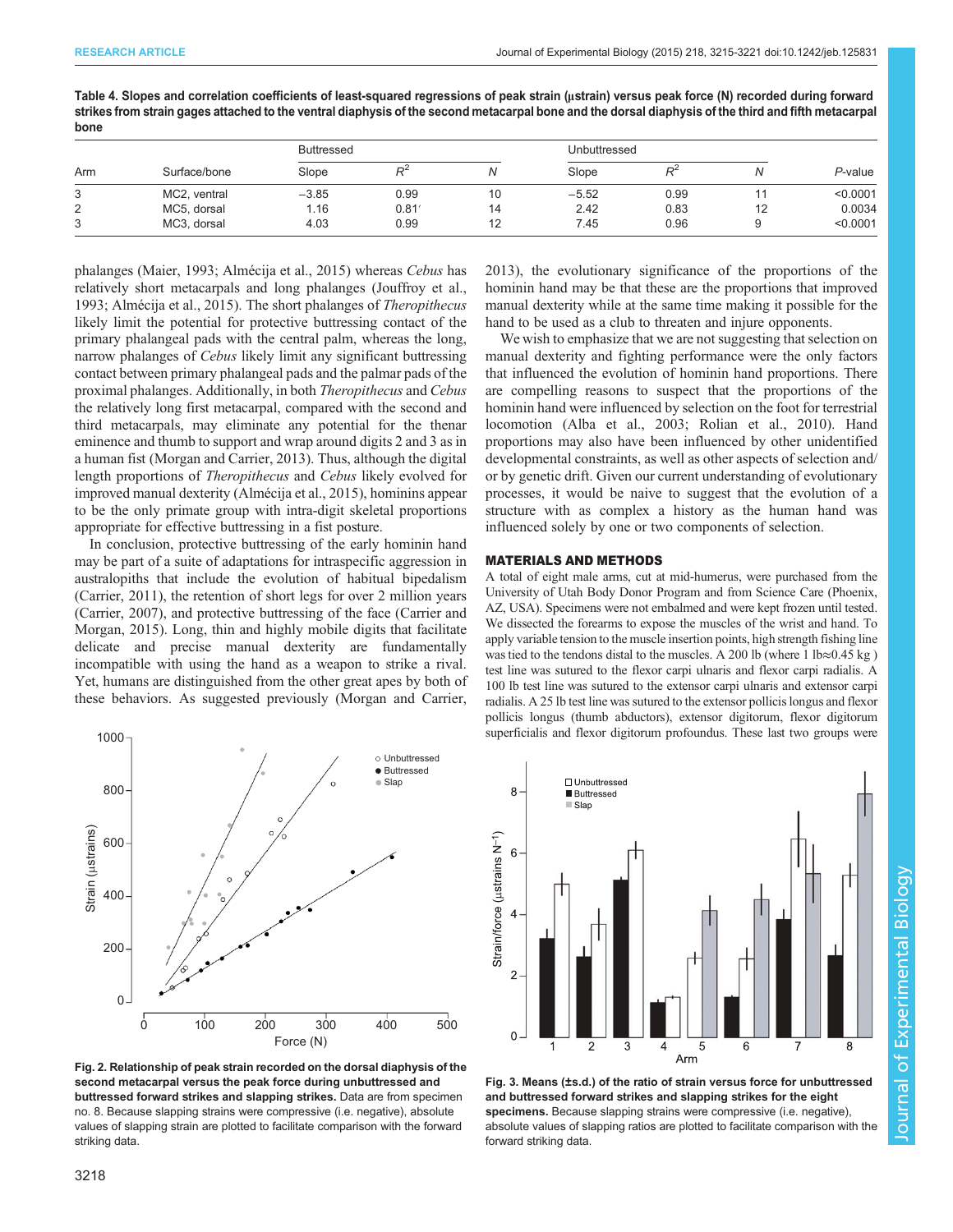

Fig. 4. Illustration of the experimental apparatus used to measure striking strain and force in the metacarpal bones of human cadaver arms. (A) The arm was mounted on a platform with the hand extending beyond the platform. Lines attached to the muscle tendons were secured to guitar tuners at the back of the platform that allowed tension applied to the tendons to be adjusted. (B) The platform was secured in a pendulum what was swung so that the hand struck a mass instrumented with an accelerometer.

separated between digits 2–5 as much as possible depending on the degree of independence of the muscles/tendons. To simulate the thenar adductor muscles of the thumb, which could not be attached to directly without compromising buttressing capabilities, a line was looped around the distal end of the first metacarpal and run perpendicular to digits 2–5 through a redirecting loop around the 5th metacarpal.

Once lines were attached to the muscles, one or more 350  $Ω$  linear foil strain gauges (Micro-Measurements, Raleigh, NC, USA) were attached to the dorsal and/or ventral diaphyses of the palmer metacarpals. A small patch of tissue was cut away from the dorsal side of the second, third or fifth metacarpal, or the ventral side of the second metacarpal to make gauge attachment possible. To verify the orientation of the principle strain during buttressed and unbuttressed forward strikes, a rosette gauge was used to measure strain on the dorsal surface of the second metacarpal in one specimen. Strain was sampled using Micro-Measurement 2120B Signal Conditioning Amplifiers.

Instrumenting the ventral surface of the second metacarpal was relatively destructive, requiring the removal of thenar muscles that were important to the buttressed fist posture. Additionally, gauges placed on the ventral surface of the second metacarpal were susceptible to damage from pressure applied by the second digit during buttressed strikes. For these reasons, although we attempted to record from the ventral surface of the second metacarpal multiple times, we succeeded in getting reliable recordings in only one specimen.

The instrumented arm was mounted on a platform designed to allow the hand to strike an instrumented mass (Fig. 4). The arm was positioned so that the cut diaphysis of the humerus rested against a brace and the hand extended beyond the platform. An additional brace was applied to the dorsal surface of the distal forearm to secure the arm in the direction of striking.

The lines attached to each muscle tendon were tied to guitar tuners mounted on the back of the platform. Turning the tuners varied the tension applied to the tendons, simulating muscle contraction and making it possible to position the wrist and hand in the three striking postures: fully buttressed with the ventral side of the phalanges pressed against the palm and the thumb adducted and flexed to brace the second and third digits; unbuttressed with digits not flexed against the palm and the thumb abducted to provide no buttressing; and an open-palm slap posture with all five digits fully extended. In all of the postures, appropriate tension was applied to the wrist flexor and extensor muscles (i.e. flexor carpi radialis and ulnaris, palmaris longus and extensor carpi ulnaris and radialis) to maintain a stable wrist joint during striking. In the unbuttressed posture, the fingers were flexed at about 100 deg at the metacarpo-phalangeal joints by applying tension to the flexor digitorum superficialis muscle. In the slap posture, in addition to applying significant tension to the wrist flexors and extensors, high levels of tension were applied to all of the flexors and extensors of digits 2–5.

In the fully buttressed posture trials, initial impact with the instrumented mass occurred along the length of the dorsal surface of the proximal phalanx and the distal end of the metacarpal of the instrumented digit (e.g. digit 2). In the unbuttressed posture trials, initial impact with the instrumented mass occurred at the distal end of the metacarpal of the instrumented digit. For slap trials, the fingers were adducted and we adjusted the posture of the hand so that initial impact with the instrumented mass occurred on the ventral ( palmer) surface of the head the 2nd metacarpal.

The platform on which the arm was mounted was then secured to a pendulum used to swing the arm so that the hand struck a mass (5.67 kg) instrumented with an Endevco model 7290A-10 Microtron accelerometer (San Juan Capistrano, CA, USA) (Fig. 4B). The system was configured so that the hand struck the instrumented mass at the lowest point of the swing, when the arm's velocity was perpendicular to the vertically oriented striking surface of the mass. The hand impacted the mass at its center and this was padded with 1.5 cm of stiff foam rubber. To insure that the mass responded to the strike by swinging away from the hand rather than spinning, we increased rotational inertia of the mass by placing some of the mass at a distance from the striking point with an aluminium frame. Acceleration of the mass and strain experienced by the metatarsals was recorded at 4000 Hz with a LabView VI.

Reliable recordings depended on realistic formation and alignment of the fist. When setting up the apparatus it was important to ensure that: (1) the hand was positioned so that the instrumented metacarpal was the first to strike the weight, with the others playing little or no role in impact; (2) when switching between buttressed and unbuttressed conformations, the shape of the striking surface of the hand remained unchanged; (3) there was at least some tension in all muscle lines, including muscles not necessary in forming a fist (i.e. extensor digitorum) as activation of these muscles plays an important role in the stability of the wrist and hand; (4) when forming a buttressed fist, digits 2 and 3 were flexed simultaneously with adduction of the thumb as this placed the thenar eminence in a bracing position for these two digits; (5) the digits were fully flexed so that no space remained between the dorsal side of the phalanges and the palm, between any phalangeal bones of any one digit, or between the thumb and digits 2 and 3; and (6) the palm of the hand was aligned with the radius so that little or no flexion or extension of the wrist occurred during striking. One arm was too arthritic to position the hand in the buttressed posture. We were able to collect unbuttressed and slapping, but not buttressed data from this specimen.

#### Acknowledgements

We thank Sharon Swartz for introducing D.C.R. to methods for monitoring bone strain. Mark Nielsen and Kerry Peterson facilitated access to specimens. Andre Mossman provided the drawings for Fig. 4.

#### Competing interests

The authors declare no competing or financial interests.

### Author contributions

J.H.: design and performance of experiments, data analysis, preparation of manuscript. R.J.: design and performance of experiments. D.R.C.: development of approach, design and performance of experiments, data analysis, preparation of manuscript.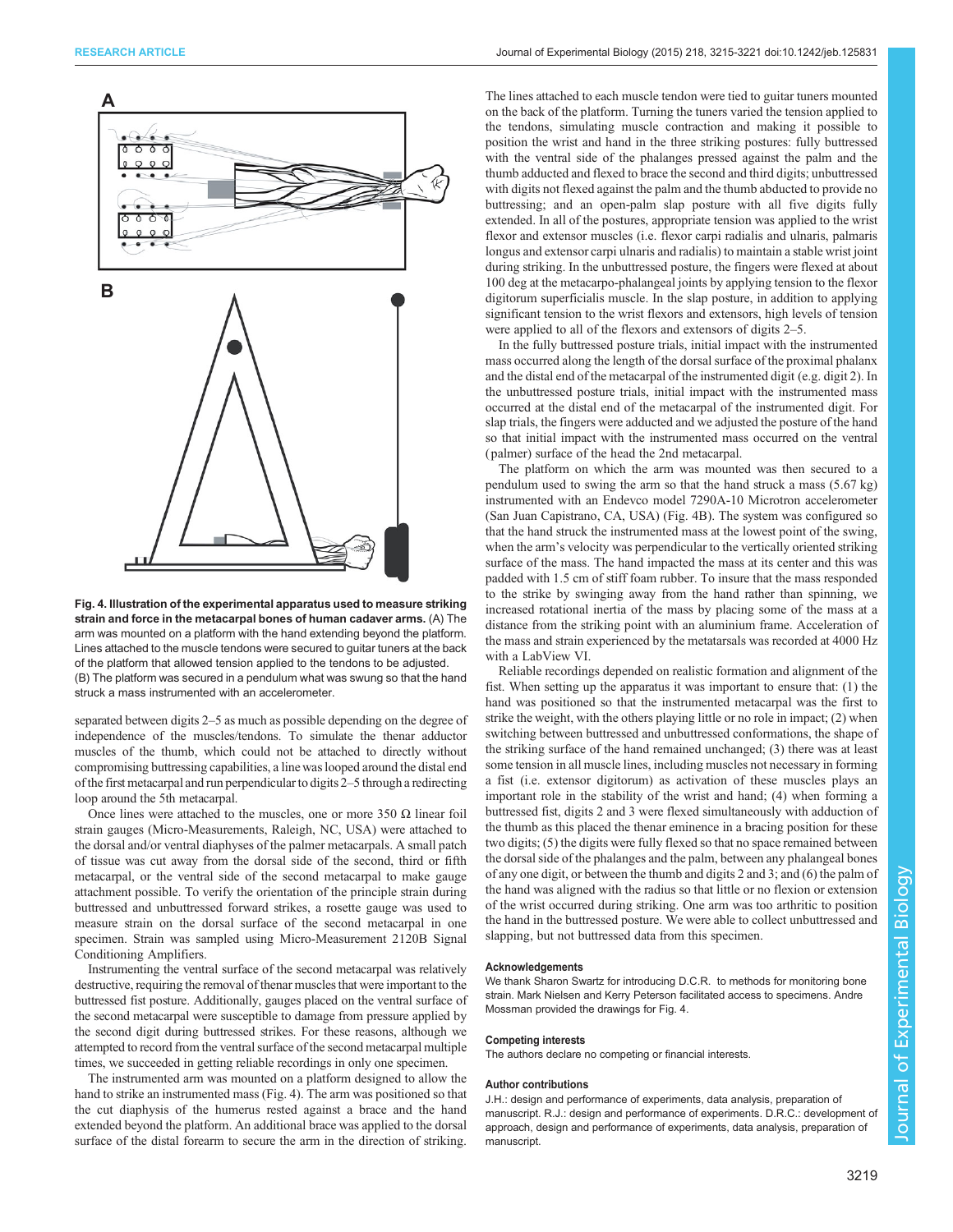#### <span id="page-5-0"></span>Funding

This research was supported by a grant from the National Science Foundation [IOS-0817782].

#### References

- Alba, D. M., Moyà-Solà, S. and Köhler, M. [\(2003\). Morphological affinities of the](http://dx.doi.org/10.1016/S0047-2484(02)00207-5) Australopithecus afarensis [hand on the basis of manual proportions and relative](http://dx.doi.org/10.1016/S0047-2484(02)00207-5) [thumb length.](http://dx.doi.org/10.1016/S0047-2484(02)00207-5) J. Hum. Evol. 44, 225-254.
- Almécija, S., Moyá-Solá, S. and Alba, D. M. [\(2010\). Early origin for human-like](http://dx.doi.org/10.1371/journal.pone.0011727) [precision grasping: a comparative study of pollical distal phalanges in fossil](http://dx.doi.org/10.1371/journal.pone.0011727) hominins. [PLoS ONE](http://dx.doi.org/10.1371/journal.pone.0011727) 5, e11727.
- Almé[cija, S., Smaers, J. B. and Jungers, W. L.](http://dx.doi.org/10.1038/ncomms8717) (2015). The evolution of human [and ape hand proportions.](http://dx.doi.org/10.1038/ncomms8717) Nat. Commun. 6, 7717.
- Andrushko, V. A. and Torres, E. C. [\(2011\). Skeletal evidence for Inca warfare from](http://dx.doi.org/10.1002/ajpa.21574) [the Cuzco region of Peru.](http://dx.doi.org/10.1002/ajpa.21574) Am. J. Phys. Anthropol. 146, 361-372.
- Balikci, A. (1989). The Netsilik Eskimo. Prospect Heights, IL: Waveland Press.
- [Bayraktar, H. H., Morgan, E. F., Niebur, G. L., Morris, G. E., Wong, E. K. and](http://dx.doi.org/10.1016/S0021-9290(03)00257-4) Keaveny, T. M. [\(2004\). Comparison of the elastic and yield properties of human](http://dx.doi.org/10.1016/S0021-9290(03)00257-4) [femoral trabecular and cortical bone tissue.](http://dx.doi.org/10.1016/S0021-9290(03)00257-4) J. Biomech. 37, 27-35.
- Boström, L. [\(1997\). Injury panorama and medical consequences for 1158 persons](http://dx.doi.org/10.1007/BF00433980) [assaulted in the central part of Stockholm, Sweden.](http://dx.doi.org/10.1007/BF00433980) Arch. Orthop. Trauma Surg. 116[, 315-320.](http://dx.doi.org/10.1007/BF00433980)
- [Brink, O., Vesterby, A. and Jensen, J.](http://dx.doi.org/10.1016/S0020-1383(98)00176-4) (1998). Pattern of injuries due to [interpersonal violence.](http://dx.doi.org/10.1016/S0020-1383(98)00176-4) Injury 29, 705-709.
- Carrier, D. R. [\(2007\). The short legs of great apes: evidence for aggressive behavior](http://dx.doi.org/10.1111/j.1558-5646.2007.00061.x) [in australopiths.](http://dx.doi.org/10.1111/j.1558-5646.2007.00061.x) Evolution 61, 596-605.
- Carrier, D. R. [\(2011\). The advantage of standing up to fight and the evolution of](http://dx.doi.org/10.1371/journal.pone.0019630) [habitual bipedalism in hominins.](http://dx.doi.org/10.1371/journal.pone.0019630) PLoS ONE 6, e19630.
- Carrier, D. R. and Morgan, M. H. [\(2015\). Protective buttressing of the hominin face.](http://dx.doi.org/10.1111/brv.12112) Biol. Rev. 90[, 330-346.](http://dx.doi.org/10.1111/brv.12112)
- Chagnon, N. A. (2013). Noble Savages: My Life Among Two Dangerous Tribes the Yanomamo and the Anthropologists. New York: Simon and Schuster.
- [Cohen, H., Sarie, I., Medlej, B., Bocquentin, F., Toledano, T., Hershkovitz, I. and](http://dx.doi.org/10.1002/oa.2258) Slon, V. [\(2012\). Trauma to the skull: a historical perspective from the southern](http://dx.doi.org/10.1002/oa.2258) Levant (4300BCE–1917CE). [Int. J. Osteoarchaeol.](http://dx.doi.org/10.1002/oa.2258) 24, 722-736.
- [Crowner, M. L., Peric, G., Stepcic, F. and Lee, S.](http://dx.doi.org/10.1007/s11126-005-2977-2) (2005). Assailant and victim [behaviors immediately preceding inpatient assault.](http://dx.doi.org/10.1007/s11126-005-2977-2) Psychiatr. Q. 76, 243-256.
- Curnoe, D. and Brink, J. [\(2010\). Evidence of pathological conditions in the](http://dx.doi.org/10.1016/j.jhevol.2010.06.003) [Florisbad cranium.](http://dx.doi.org/10.1016/j.jhevol.2010.06.003) J. Hum. Evol. 59, 504-513.
- Daly, M. and Wilson, M. (1988). Homicide. New Jersey: Transaction Publishers.
- Daly, M. and Wilson, M. (1999a). An evolutionary psychological perspective on homicide. In Homicide: A Sourcebook of Social Research (ed. M. D. Smith and M. A. Zahn), pp. 58-71. Thousand Oaks, CA: Sage Publications.
- Daly, M. and Wilson, M. (1999b). The Truth about Cinderella: A Darwinian View of Parental Love. New Haven, CT: Yale University Press. ISBN 978-0-300-08029-2.
- Dart, R. A. [\(1948\). The adolescent mandible of](http://dx.doi.org/10.1002/ajpa.1330060410) Australopithecus prometheus. [Am. J. Phys. Anthropol.](http://dx.doi.org/10.1002/ajpa.1330060410) 6, 391-412.
- Darwin, C. (1899). The Expression the Emotions in Man and Animals, p. 473. New York: D Appleton and Company.
- de CocCola, R. and King, P. (1955). Ayorama. New York: Oxford University Press. Draper, P. (1978). The learning environment for aggression and anti-social behavior among the !Kung. In Learning Non-Aggression (ed. A. Montagu), pp. 31-53. New York: Oxford University Press.
- Ekman, P. [\(1993\). Facial expression and emotion.](http://dx.doi.org/10.1037/0003-066X.48.4.384) Am. Psychol. 48, 384-392.
- Enquist, M. [\(1985\). Communication during aggressive interactions with particular](http://dx.doi.org/10.1016/S0003-3472(85)80175-5) [reference to variation in choice of behaviour.](http://dx.doi.org/10.1016/S0003-3472(85)80175-5) Anim. Behav. 33, 1152-1161.
- Gamkrelidze, T. V. and Ivanov, V. V. [\(1990\). The early history of Indo-European](http://dx.doi.org/10.1038/scientificamerican0390-110) [languages.](http://dx.doi.org/10.1038/scientificamerican0390-110) Sci. Am. 262, 110-116.
- Gems, G. R. (2014). Boxing: A Concise History of the Sweet Science. Lanham, MD: Rowman and Littlefield.
- Gudmundsen, T. E. and Borgen, L. [\(2009\). Fractures of the fifth metacarpal.](http://dx.doi.org/10.1080/02841850802709201) Acta Radiol. 50[, 296-300.](http://dx.doi.org/10.1080/02841850802709201)
- Henning, S. E. (1997). Chinese boxing: the internal versus external schools in the light of history and theory. J. Asian Mar. Arts 6, 10-19.
- Jeanmonod, R. K., Jeanmonod, D., Damewood, S., Perry, C., Powers, M. and Lazansky, V. (2011). Punch injuries: insights into intentional closed fist injuries. West. J. Emerg. Med. 12, 6-10.
- [Jouffroy, F. K., Godinot, M. and Nakano, Y.](http://dx.doi.org/10.1007/978-3-7091-6914-8_9) (1993). Biometrical characteristics of primate hands. In Hands of Primates [\(ed. H. Preuschoft and D. J. Chivers\), pp.](http://dx.doi.org/10.1007/978-3-7091-6914-8_9) [133-171. Vienna: Springer.](http://dx.doi.org/10.1007/978-3-7091-6914-8_9)
- Judd, M. [\(2004\). Trauma in the city of Kerma: ancient versus modern injury patterns.](http://dx.doi.org/10.1002/oa.711) [Int. J. Osteoarchaeol.](http://dx.doi.org/10.1002/oa.711) 14, 34-51.
- Jurmain, R. [\(2001\). Paleoepidemiolgical patterns of trauma in a prehistoric](http://dx.doi.org/10.1002/ajpa.1052) [population from central California.](http://dx.doi.org/10.1002/ajpa.1052) Am. J. Phys. Anthropol. 115, 13-23.
- [Jurmain, R., Bartelink, E. J., Leventhal, A., Bellifemine, V., Nechayev, I.,](http://dx.doi.org/10.1002/ajpa.21002) Atwood, M. and DiGiuseppe, D. [\(2009\). Paleoepidemiological patterns of](http://dx.doi.org/10.1002/ajpa.21002) [interpersonal aggression in a prehistoric central California population from CA-](http://dx.doi.org/10.1002/ajpa.21002)ALA-329. [Am. J. Phys. Anthropol.](http://dx.doi.org/10.1002/ajpa.21002) 139, 462-473.

King, R. [\(2013\). Fists of furry: at what point did human fists part company with the](http://dx.doi.org/10.1242/jeb.085597) [rest of the hominid lineage?](http://dx.doi.org/10.1242/jeb.085597) J. Exp. Biol. 216, 2361-2362.

- [Kivell, T. L., Kibii, J. M., Churchill, S. E., Schmid, P. and Berger, L. R.](http://dx.doi.org/10.1126/science.1202625) (2011). Australopithecus sediba [hand demonstrates mosaic evolution of locomotor and](http://dx.doi.org/10.1126/science.1202625) [manipulative abilities.](http://dx.doi.org/10.1126/science.1202625) Science 333, 1411-1417.
- Klein, E. (1971). A Comprehensive Etymological Dictionary of the English Language, 844 pp. Amsterdam: Elsevier Publishing Company.
- [Le, B. T., Dierks, E. J., Ueeck, B. A., Homer, L. D. and Potter, B. F.](http://dx.doi.org/10.1053/joms.2001.27490) (2001). [Maxillofacial injuries associated with domestic violence.](http://dx.doi.org/10.1053/joms.2001.27490) J. Oral Maxillofac. Surg. 59[, 1277-1283.](http://dx.doi.org/10.1053/joms.2001.27490)
- [Legerstee, M., Corter, C. and Kienapple, K.](http://dx.doi.org/10.2307/1130962) (1990). Hand, arm, and facial actions [of young infants to a social and nonsocial stimulus.](http://dx.doi.org/10.2307/1130962) Child Dev. 61, 774-784.
- [Lessa, A. and Mendonça de Souza, S.](http://dx.doi.org/10.1002/oa.722) (2004). Violence in the Atacama desert [during the Tiwanaku period: social tension?](http://dx.doi.org/10.1002/oa.722) Int. J. Osteoarchaeol. 14, 374-388.
- Lessa, A. and Mendonça de Souza, S. (2006). Broken noses for the gods: ritual battles in the Atacama Desert during the Tiwanaku period. Memórias do Instituto Oswaldo Cruz 101, 133-138.
- Maier, W. [\(1993\). Adaptations in the hands of cercopithecoids and callitrichids. In](http://dx.doi.org/10.1007/978-3-7091-6914-8_12) Hands of Primates [\(ed. H. Preuschoft and D. J. Chivers\), pp. 191-198. Vienna:](http://dx.doi.org/10.1007/978-3-7091-6914-8_12) [Springer.](http://dx.doi.org/10.1007/978-3-7091-6914-8_12)
- Mallory, J. P. (1989). In Search of the Indo-Europeans. London: Thames and Hudson, Ltd.
- Marzke, M. W. [\(1997\). Precision grips, hand morphology, and tools.](http://dx.doi.org/10.1002/(SICI)1096-8644(199701)102:1<91::AID-AJPA8>3.0.CO;2-G) Am. J. Phys. [Anthropol.](http://dx.doi.org/10.1002/(SICI)1096-8644(199701)102:1<91::AID-AJPA8>3.0.CO;2-G) 102, 91-110.
- [Maynard Smith, J. and Price, G. R.](http://dx.doi.org/10.1038/246015a0) (1973). The logic of animal conflict. Nature 246, [15-18.](http://dx.doi.org/10.1038/246015a0)
- [Mikalsen, Å. K. R., Folstad, I., Yoccoz, N. G. and Laeng, B.](http://dx.doi.org/10.7717/peerj.357) (2014). The [spectacular human nose: an amplifier of individual quality?](http://dx.doi.org/10.7717/peerj.357) PeerJ 2, e357.
- Morgan, M. H. and Carrier, D. R. [\(2013\). Protective buttressing of the human fist](http://dx.doi.org/10.1242/jeb.075713) [and the evolution of hominin hands.](http://dx.doi.org/10.1242/jeb.075713) J. Exp. Biol. 216, 236-244.
- Morris, D. (1977). Manwatching: A Field Guide to Human Behavior, p. 320. New York: H. N. Abrams.
- Murray, S. R. (2010). Boxing gloves of the ancient world. J. Combative Sport, 1492-1650. [http://ejmas.com/jcs/2010jcs/jcsart\\_murray\\_1007.html](http://ejmas.com/jcs/2010jcs/jcsart_murray_1007.html)
- Napier, J. R. [\(1962\). The evolution of the hand.](http://dx.doi.org/10.1038/scientificamerican1262-56) Sci. Am. 207, 56-65.
- Nickle, D. C. and Goncharoff, L. M. [\(2013\). Human fist evolution: a critique.](http://dx.doi.org/10.1242/jeb.084871) J. Exp. Biol. 216[, 2359-2360.](http://dx.doi.org/10.1242/jeb.084871)
- Ortony, A. and Turner, T. J. (1990). What'[s basic about basic emotions?](http://dx.doi.org/10.1037/0033-295X.97.3.315) Psychol. Rev. 97[, 315-331.](http://dx.doi.org/10.1037/0033-295X.97.3.315)
- Owens, L. S. [\(2007\). Craniofacial trauma in the prehispanic Canary Islands.](http://dx.doi.org/10.1002/oa.898) [Int. J. Osteoarchaeol.](http://dx.doi.org/10.1002/oa.898) 17, 465-478.
- Parker, G. A. [\(1974\). Assessment strategy and the evolution of fighting behaviour.](http://dx.doi.org/10.1016/0022-5193(74)90111-8) [J. Theor. Biol.](http://dx.doi.org/10.1016/0022-5193(74)90111-8) 47, 223-243.
- Partridge, E. (1958). Origins: A Short Etymological Dictionary of Modern English, 972 p. New York: The Macmillan Company.
- Pé[rez, P.-J., Gracia, A., Mart](http://dx.doi.org/10.1006/jhev.1997.0139)ínez, I. and Arsuaga, J.-L. (1997). Paleopathological [evidence of the cranial remains from the Sima de los Huesos Middle Pleistocene](http://dx.doi.org/10.1006/jhev.1997.0139) [site \(Sierra de Atapuerca, Spain\). Description and preliminary inferences.](http://dx.doi.org/10.1006/jhev.1997.0139) J. Hum. Evol. 33[, 409-421.](http://dx.doi.org/10.1006/jhev.1997.0139)
- Powell, B. B. (2014). Homer, The Iliad (translation, introduction and notes by B. B. Powell), p. 596. New York: Oxford University Press.
- Puts, D. A. [\(2010\). Beauty and the beast: mechanisms of sexual selection in](http://dx.doi.org/10.1016/j.evolhumbehav.2010.02.005) humans. [Evol. Hum. Behav.](http://dx.doi.org/10.1016/j.evolhumbehav.2010.02.005) 31, 157-175.
- [Puts, D. A., Jones, B. C. and DeBruine, L. M.](http://dx.doi.org/10.1080/00224499.2012.658924) (2012). Sexual selection on human [faces and voices.](http://dx.doi.org/10.1080/00224499.2012.658924) J. Sex Res. 49, 227-243.
- [Rolian, C., Lieberman, D. E. and Hallgr](http://dx.doi.org/10.1111/j.1558-5646.2009.00944.x)imsson, B. (2010). The coevolution of [human hands and feet.](http://dx.doi.org/10.1111/j.1558-5646.2009.00944.x) Evolution 64, 1558-1568.
- Roper, M. K. [\(1969\). A survey of the evidence for intrahuman killing in the](http://dx.doi.org/10.1086/201038) Pleistocene. [Curr. Anthropol.](http://dx.doi.org/10.1086/201038) 10, 427-459.
- Schubert, T. W. and Koole, S. L. [\(2009\). The embodied self: making a fist enhances](http://dx.doi.org/10.1016/j.jesp.2009.02.003) men'[s power-related self-conceptions.](http://dx.doi.org/10.1016/j.jesp.2009.02.003) J. Exp. Soc. Psychol. 45, 828-834.
- Scott, R. M. and Buckley, H. R. [\(2014\). Exploring prehistoric violence in Tonga.](http://dx.doi.org/10.1086/676477) [Curr. Anthropol.](http://dx.doi.org/10.1086/676477) 55, 335-347.
- [Sell, A., Cosmides, L., Tooby, J., Sznycer, D., von Rueden, C. and Gurven, M.](http://dx.doi.org/10.1098/rspb.2008.1177) [\(2009\). Human adaptations for the visual assessment of strength and fighting](http://dx.doi.org/10.1098/rspb.2008.1177) [ability from the body and face.](http://dx.doi.org/10.1098/rspb.2008.1177) Proc. R. Soc. B Biol. Sci. 276, 575-584.
- Sell, A., Hone, L. S. E. and Pound, N. [\(2012\). The importance of physical strength](http://dx.doi.org/10.1007/s12110-012-9131-2) [to human males.](http://dx.doi.org/10.1007/s12110-012-9131-2) Hum. Nat. 23, 30-44.
- Shepherd, J. P., Shapland, M., Pearce, N. X. and Scully, C. (1990). Pattern, severity and aetiology of injuries in victims of assault. J. R. Soc. Med. 83, 75-78.
- Shimkin, D. B. (1990). Siberian ethnography: historical sketch and evaluation. Arctic anthropol. 27, 36-51.
- Standen, V. G. and Arriaza, B. T. [\(2000\). Trauma in the preceramic coastal](http://dx.doi.org/10.1002/(SICI)1096-8644(2000)112:2<239::AID-AJPA9>3.0.CO;2-3) [populations of northern Chile: violence or occupational hazards?](http://dx.doi.org/10.1002/(SICI)1096-8644(2000)112:2<239::AID-AJPA9>3.0.CO;2-3) Am. J. Phys. [Anthropol.](http://dx.doi.org/10.1002/(SICI)1096-8644(2000)112:2<239::AID-AJPA9>3.0.CO;2-3) 112, 239-249.
- Susman, R. L. (1988). Hand of Paranthropus robustus [from Member 1, Swartkrans:](http://dx.doi.org/10.1126/science.3129783) [fossil evidence for tool behavior.](http://dx.doi.org/10.1126/science.3129783) Science 240, 781-784.
- Susman, R. L. [\(1994\). Fossil evidence for early hominid tool use.](http://dx.doi.org/10.1126/science.8079169) Science 265, [1570-1573.](http://dx.doi.org/10.1126/science.8079169)